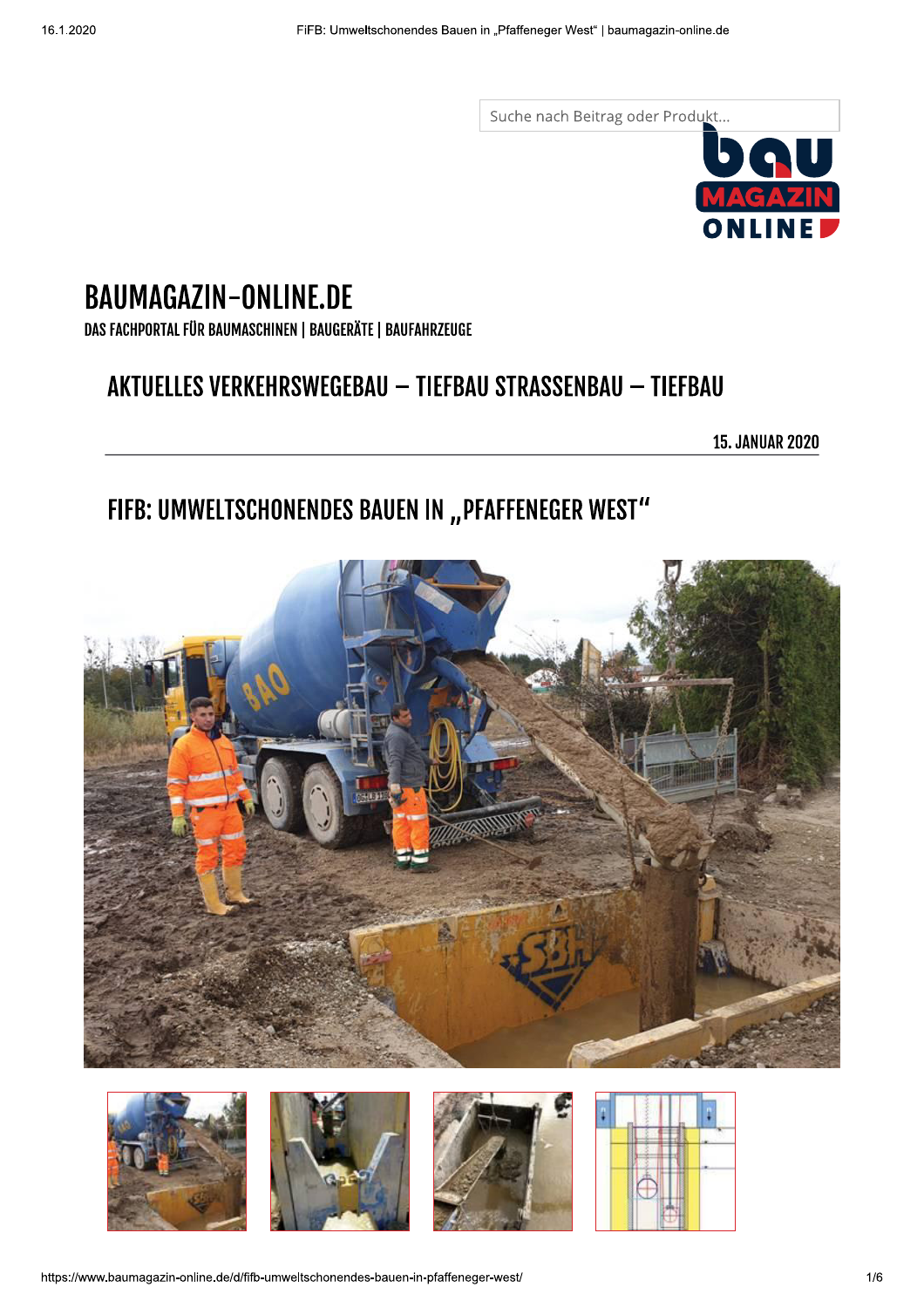

#### Bauunternehmen Burgert überzeugt mit dem Flüssigbodenverfahren

Weit vorangeschritten ist die Erschließung des Baugebietes "Pfaffeneger West" in KehlBodersweier. Im Mai 2019 begannen die Bauarbeiten, die im Mai kommenden Jahres abgeschlossen sein werden. Einer der ersten Bauabschnitte ist der Bau der unterirdischen Infrastruktur - sprich der Einbau von Wasser- und Abwasser- sowie aller sonstigen Versorgungsleitungen. Ein besonderes Problem auf dem Areal ist der hohe Grundwasserpegel. Zwei Spatenstiche reichen aus, um Wasser schöpfen zu können. Althergebrachte Bauweise ist in diesem Fall der Einsatz von wasserdichten Spundwänden. Diese halten das von der Seite nachlaufende Grundwasser zurück, nicht jedoch das von unten kommende, wenn es keine dichten Bodenschichten gibt, in die die Spundwände einbinden können. Sind die Wände in den Boden gerammt, muss daher das Wasser im Graben noch immer kontinuierlich bis etwa einen halben Meter unter die Grabensohle abgepumpt werden, um die Leitungen so "im trockenen" verlegen und das Verfüllmaterial in der herkömmlichen Bauweise verdichten zu können. Das Risiko dieser Bauweise besteht im Absaugen der Feinkornbestandteile des Baugrundes, so dass spätere Setzungen die Folge sein können. Den Extremfall kennen wir aus Köln, wo ein ganzes Museum im Boden versank. Eine Alternative wäre die Herstellung einer wasserdichten Bodenplatte aus Beton, die allerdings zur Folge hat, dass dann die Spundwände größtenteils mit dem Schweißbrenner abgebrannt werden müssen und deren Rest im Boden verbleibt. Diese zwei Bauweisen sind vergleichsweise teuer und kosten auch noch viel mehr Arbeitszeit als Lösungen unter Einsatz von Möglichkeiten, die das RSS-Flüssigbodenverfahren bietet. Die Erschließungskosten steigen ohne die Flüssigbodenalternative adäquat und somit auch der spätere Grundstückspreis. So aber nicht in "Pfaffeneger West".

Hier baut Bauunternehmer Lorenz Burgert aus OffenburgBohlsbach nicht nur mit modernster Technik, sondern auch mit wissenschaftlichem Know how. Die Lorenz Burgert GmbH setzte vor Ort die Technologien der "Schwimmenden Verlegung" und der sogenannten "Holländischen Bauweise" ein, beides ingenieurtechnische Lösungen, die vom Leipziger FiFB - dem Forschungsinstitut für Flüssigboden – entwickelt und zusammen mit dem Fachplanungsbüro für Flüssigbodenanwendungen LOGIC Logistic Engineering GmbH aus Leipzig, erprobt und praxistauglich sowie ingenieurtechnisch planbar gemacht wurden. Daher hatte die Firma Burgert auch die ingenieurtechnische Unterstützung des Projektplaners ZINK Ingenieure GmbH und des Fachplaners Ing. Büro LOGIC genutzt, um eine gut planbare und ingenieurtechnisch transparente Leistung erfolgreich ausführen zu können.

Das Flüssigbodenverfahren und alle für die Herstellung, den Einbau, die verschiedenen technologischen Lösungen und die Gütesicherung benötigten speziellen Hilfsmittel wurden im Verlauf von über 20 Jahren im sächsischen Leipzig durch das FIFB entwickelt und sind heute immer öfter auf Tiefbau-Baustellen anzutreffen. Inzwischen gibt es mehr als 170 verschiedene Anwendungsmöglichkeiten vom Kanalbau bis zum Gewässerschutz, vom Fernwärmeleitungsbau bis zum Spezialtiefbau, vom Hafen- und Küstenbau bis zur Immobilisierung kontaminierter Böden bei der Sanierung von Industriebrachen. Und immer neue Lösungen für herkömmlich aufwändiger zu lösende Bauaufgaben kommen jedes Jahr hinzu.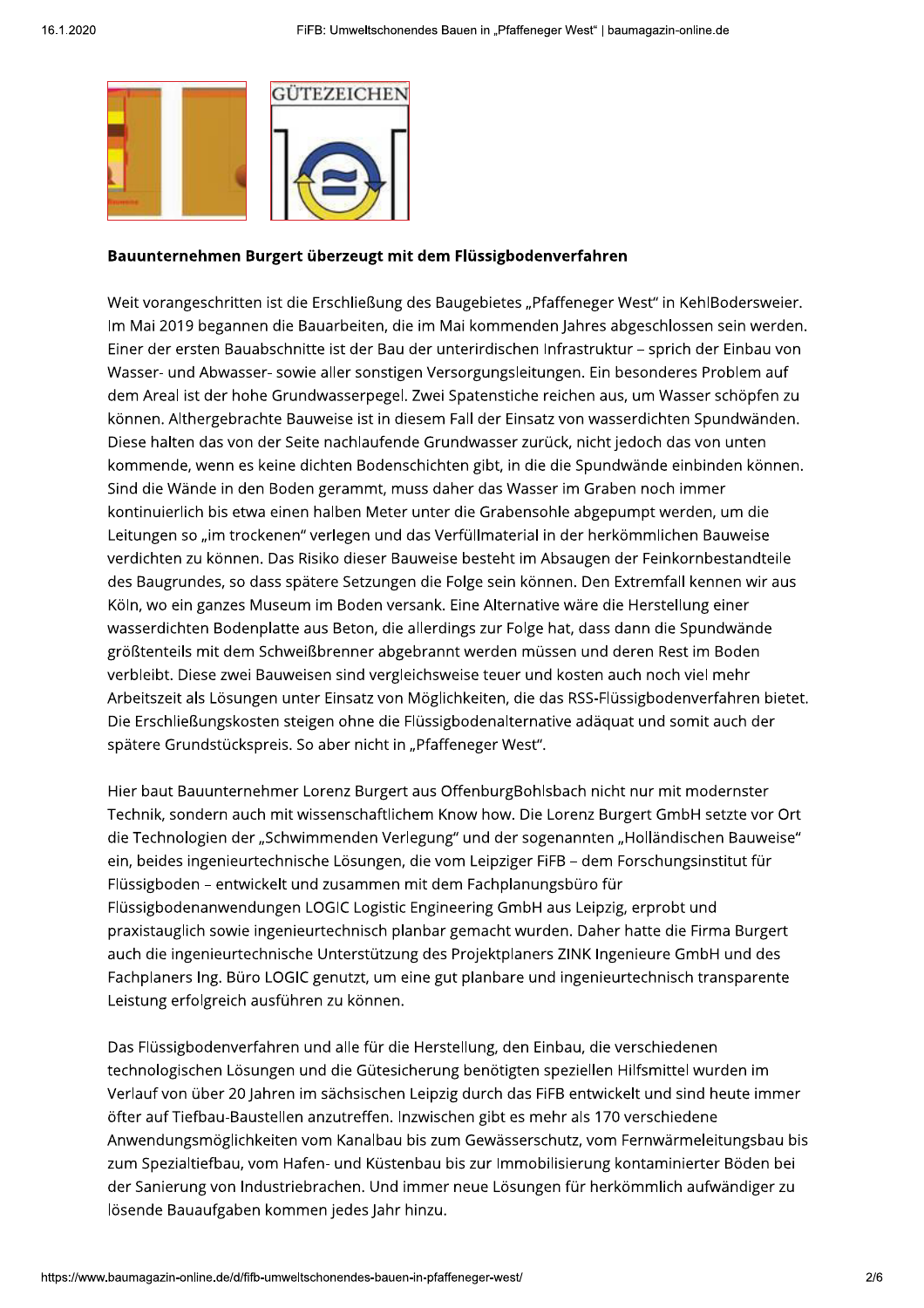#### **ANZEIGE ANZEIGE**

Um Flüssigboden herstellen und einbauen zu können, müssen sich Bauunternehmer viel neues Wissen aneignen. Dabei wird die Basis der Gütesicherung mit Hilfe einer Zertifizierung gemäß RAL Gütezeichen 507 gelegt. Doch damit fängt die Ausbildung von Fachleuten, egal ob Planer oder Ausführende, erst an. Das FiFB und das Fachplanungsbüro LOGIC bieten Bauunternehmen und interessierten Planern Ausbildungen an, die das nötige Wissen zur Anwendung der neu entwickelten, technischen und technologischen Lösungen vermitteln. Firma Burgert hat dieses Wissen für die zwei o. g. neuen Technologien über theoretische und praktische Ausbildungen erworben und wendet es jetzt in Pfaffeneger erfolgreich an. Die geeignete Technik gehört ebenfalls dazu. Mit "Bastellösungen" oder der falschen Technik für Herstellung und Einbau ist die Nutzung dieser Lösungen entweder nicht oder nur mit einem wirtschaftlich nicht sinnvollen Aufwand und einem nicht vertretbaren Qualitäts- und Ausführungsrisiko verbunden.

Das Team von Lorenz Burgert beherrscht die Technik und die Technologie inzwischen hervorragend, wie der Verfahrensentwickler lobend bestätigte. Erst kürzlich hatte der Unternehmer zu einem Info-Tag auf die Baustelle in Kehl-Bodersweier eingeladen. Viele Bauherren, Planer, Ingenieurbüros und Baugrundgutachter folgten dem Ruf. Sogar andere Baufirmen waren dabei, denn Firma Burgert hat kein Problem mit fairen Wettbewerbern. Nach einer theoretischen Einleitung gab es dann eine praktische Vorführung. Dabei stand die "Schwimmende Verlegung" im Mittelpunkt. Der ausgebaggerte Rohrgraben war voll Grundwasser. In das Grundwasser wurde ein geeignetes Rohr abgesenkt und der von der Firma Burgert hergestellte RSS-Flüssigboden im Kontraktorverfahren unter Wasser eingebaut, dabei das Wasser verdrängend. Die einzubauenden Rohre waren vorher im Graben in RSS-Rohrverlegehilfen aufgehangen worden, so dass der Flüssigboden die Rohre vollumfänglich und schwindungsfrei umhüllen und damit ein 180° Auflager ohne Zwickel- und Setzungsprobleme dauerhaft sicherstellen konnte. Da die RSS-Rohrverlegehilfen gleichzeitig als Messmittel fungieren, konnten die für die Technologie der "Schwimmenden Verlegung" wichtigen und vom Fachplaner vorgegebenen technologischen Schritte vom Bauunternehmen Burgert exakt ausgeführt werden. So wurde qualitativ hochwertig und gleichzeitig schnell gebaut. Mittels

Aber RSS-Flüssigboden hat viele weitere Vorteile, wenn man seine Anwendung gezielt plant. Erstens wird er aus dem Grabenaushub vor Ort hergestellt und zweitens ist er selbstverdichtend. Das erspart die ungeliebte Rüttelplatte mit möglichen, anschließenden Rissen im Haus und klirrendem Geschirr im Schrank. Hinzu kommt der nicht zu unterschätzende Vorteil, dass mittels des Flüssigbodenverfahrens das Kreislaufwirtschaftsgesetz zu 100 % erfüllt wird. Dieses schreibt Bauunternehmern vor, dass ab dem 01.01.2020 mineralische Abfälle zu mindestens 70 % wiederverwendet werden müssen! Aber auch viel schadhafter CO2-Ausstoß wird gleich auf drei Ebenen gleichzeitig vermieden. Denn schon die nicht zu entsorgenden Aushubmassen (Transport, Deponie und Neugewinnung von Austauschmaterial) führen zu geringeren Energieverbräuchen und damit zu CO2-Reduzierungen. Aber auch die vielen alternativen Technologien des RSS-Flüssigbodenverfahrens helfen, CO2-Entstehungen zu mindern. Wenn beispielsweise kein Grundwasser abgepumpt werden muss, da man mit den neuen technologischen Lösungen im Grundwasser bauen kann, spart auch das Energie und damit CO2. Die dritte Ebene aber, die sogenannte Betriebsebene ist eventuell sogar die interessanteste. Denn die Bauweise im RSS-Flüssigbodenverfahren führt zu einer deutlich längeren ausfallfreien Nutzungsdauer für die Netze, aber auch für die Straßen. Wenn beispielsweise nur noch Verschleißschichten auf Straßen nach 10-20 Jahren ausgewechselt werden müssen, weil verschlissen, dann spart das unser ganz privates Geld, das den Anliegern als Beitrag für derartige Kosten abverlangt wird. Da mit dem Einsatz der Möglichkeiten des RSS-Flüssigbodenverfahrens viele Ursachen für Schäden an Straßen, Rohren und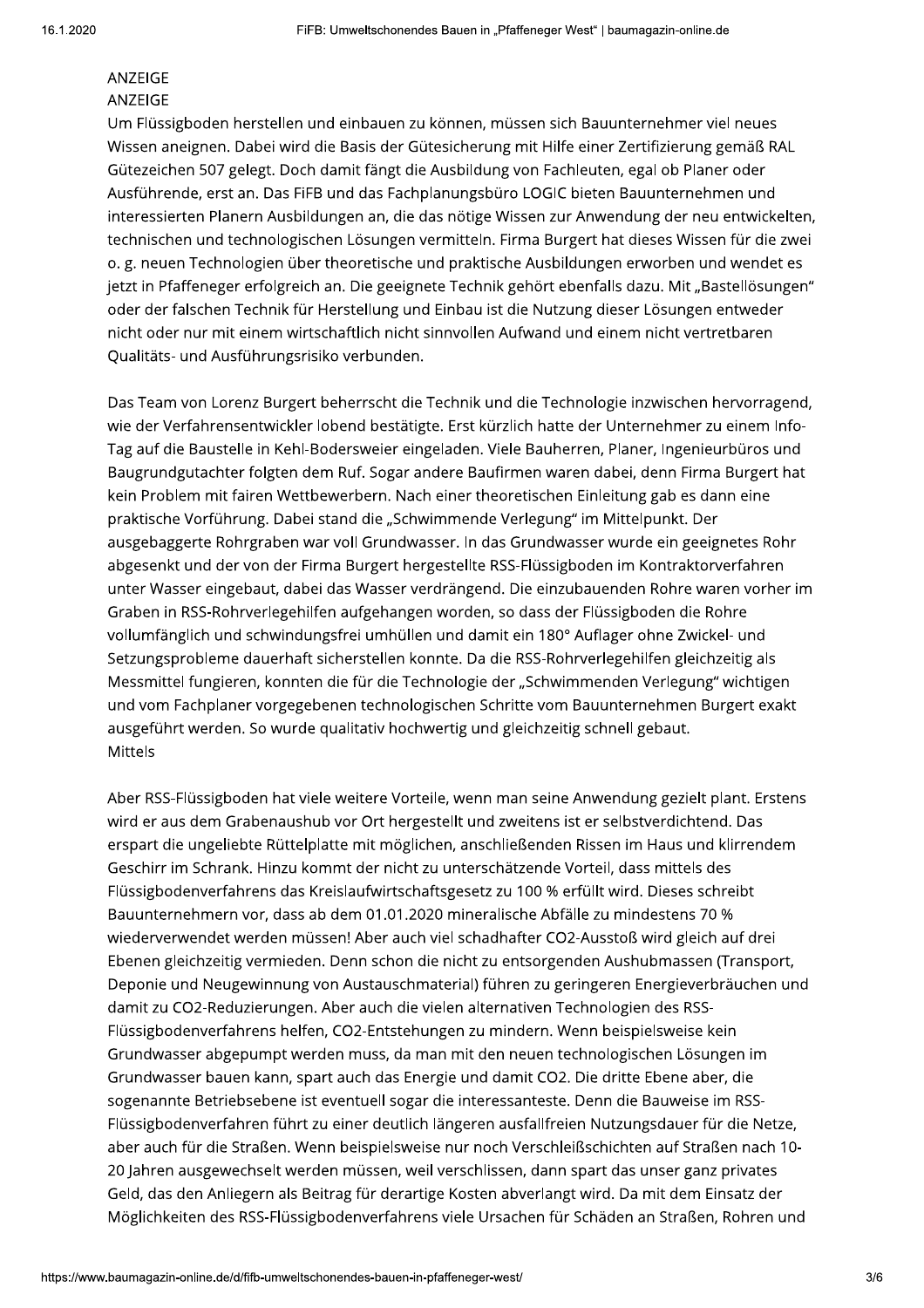Versorgungsleitungen ersatzlos entfallen und deutlich weniger Reparaturen oder keine mehr ausgeführt werden müssen, sind die wirtschaftlichen Effekte dieser Bauweise für uns alle spürbar und von volkswirtschaftlicher Bedeutung.

Um solche Aussagen auch prüfbar zu machen und z. B. zur Reduzierung der Kosten der gesetzlich beschlossenen CO2Bepreisung nutzen zu können, gibt es inzwischen auch die Möglichkeit, eine exakte CO2-Bilanz für jede konkrete Baustelle über die o. g. Fachplanung erstellen zu lassen. All die hier geschilderten Möglichkeiten nutzt Firma Burgert konsequent und bietet damit ihren Bauherren Leistungen an, die über die Baukosten hinaus viele Vorteile bieten und natürlich auch zur Reduzierung von Bau- und Folgekosten führen. Andreas Bechert

### **FIRMENINFO**



### FORSCHUNGSINSTITUT FÜR FLÜSSIGBODEN GMBH

Wurzner Straße 139 04318 Leipzig

| Telefon: | (0341) 24469 11         |
|----------|-------------------------|
| Telefax: | (03423) 73424 74        |
|          |                         |
| E-Mail:  | <u>info(at)fi-fb.de</u> |
| Web:     | www.fi-fb.de            |

### **VERWANDTE ARTIKEL**

02. Dezember 2019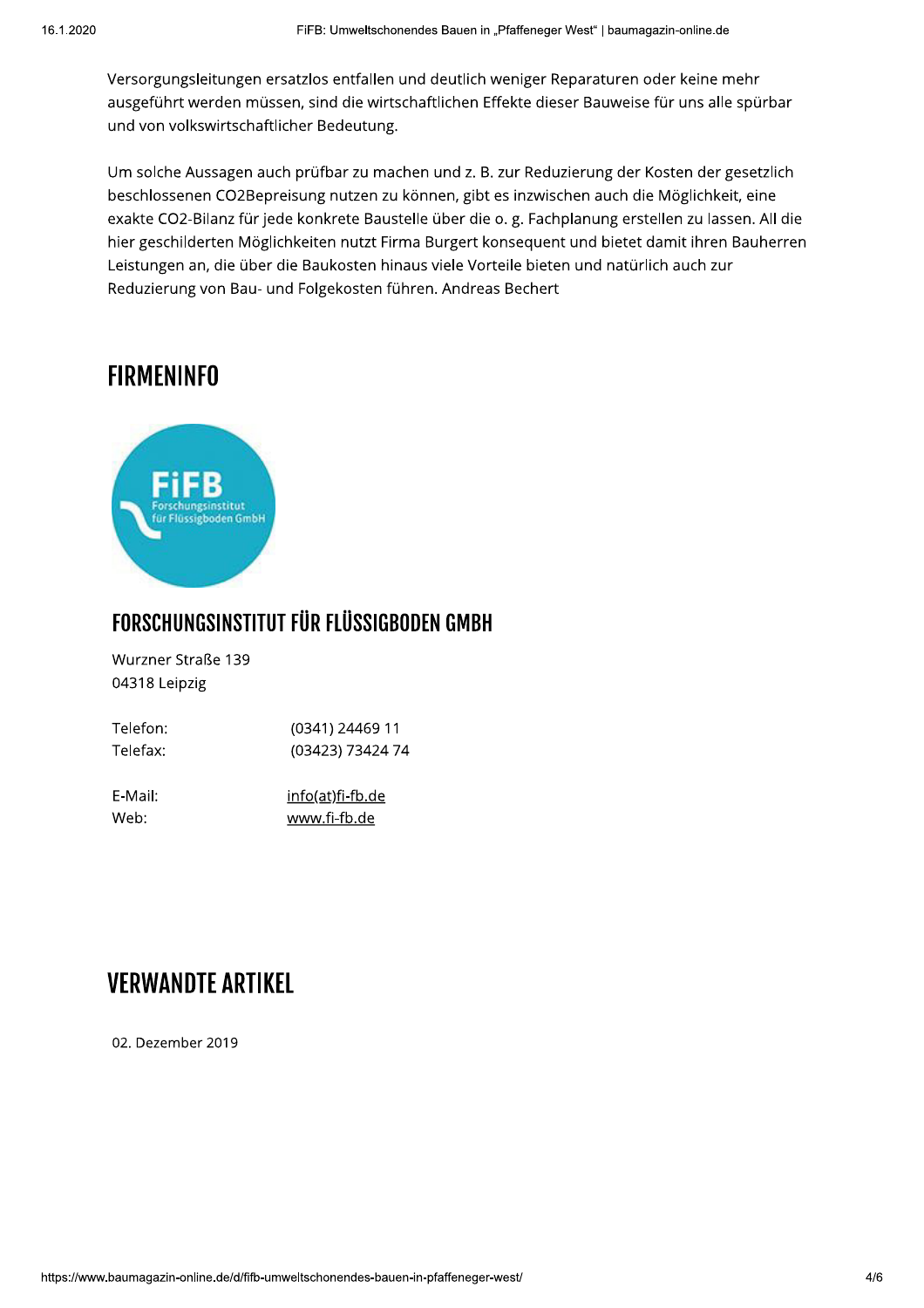

**FIFB: STÜTZWANDBAU AUS FLÜSSIGBODEN ALS VERBAU VON BAUGRUBEN** 

28. November 2019



FIFB: BAUSTELLE EUROPAPLATZ - TÜBINGEN SETZT AUF KLIMASCHUTZ

29. Oktober 2019